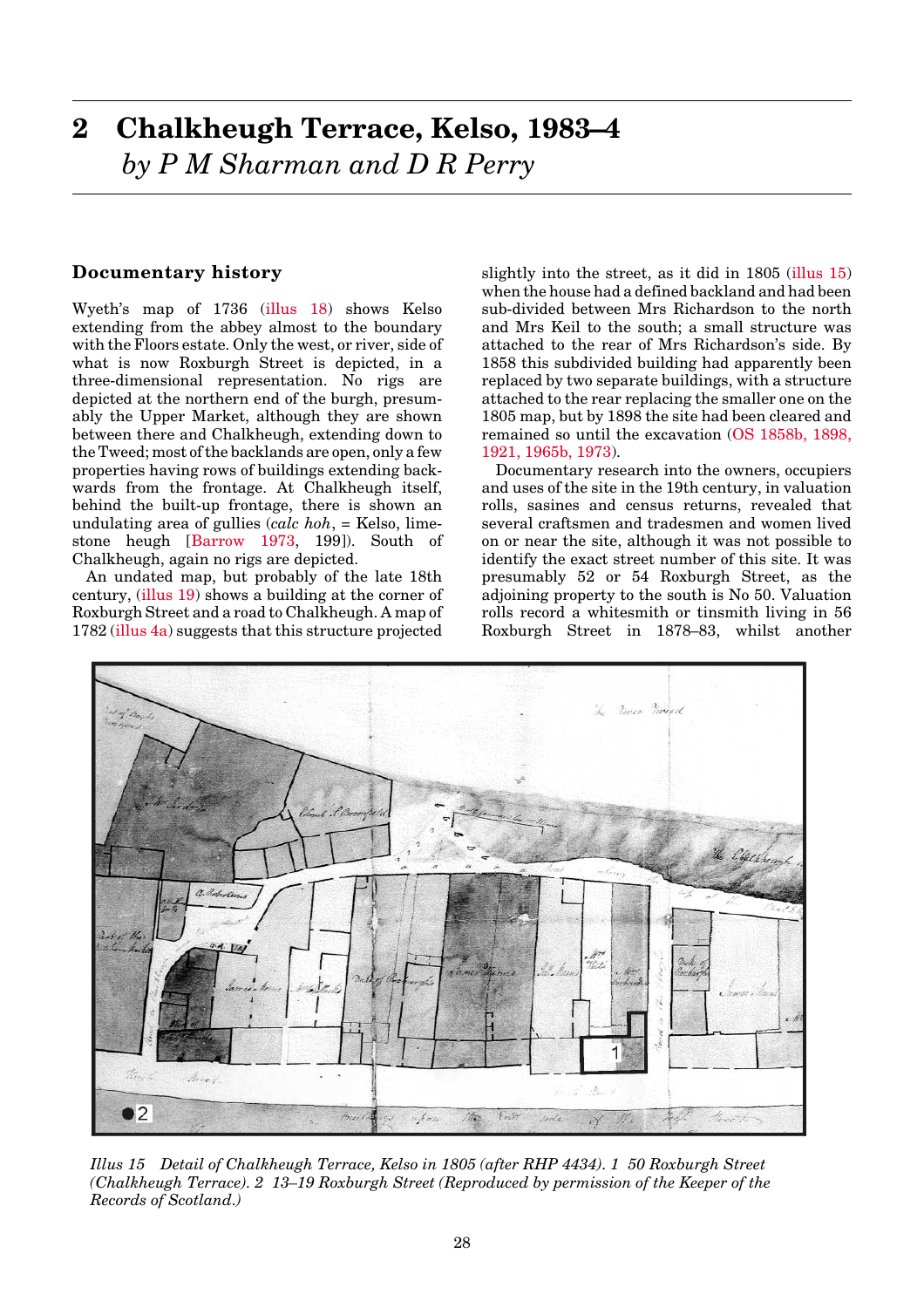tinsmith, Peter Tait, lived in No 58 in 1861. Thomas Jeffrey, a blacksmith, lived in No 58 in 1870–2. A tailor, J Cunningham, lived in No 56 in 1879–82, and Jane Davidson, a dress maker, lived in Nos 52 and 54 in 1891–4.

## **Introductio[n \(illus 3\)](#page-5-0)**

Excavations, under the supervision of P M Sharman, were undertaken in a garden at the south-west corner of the junction of Roxburgh Street and Chalkheugh Terrace, possibly, the site of 52 or 54 Roxburgh Street, from November 1983 to April 1984 by permission of the owners, Mr and Mrs Robertson. The site lay some 40 m ENE of the River Tweed (NGR NT 7261 3408), on a modern land surface sloping down to the north-east with a gradient of approximately 1:6. Archaeological deposits were some 1–2 m deep, resting on natural deposits of periglacial silts and clays. This site was chosen for the excavations because it was one of the few available on Roxburgh Street where the street frontage was not destroyed by cellars. It was hoped that the excavations would complement those at 13–19 Roxburgh Street, providing the date of the laying out of the street (whether it was a link between Wester and Easter Kelso, or a later development of Kelso proper), as well as the plan, number and usage of buildings along this route, and the nature and source of the materials used in their construction.

## **Method of excavation**

The excavation trench was aligned NE/SW, roughly 8 m long by 4 m wide. Approximately 1 m of topsoil and rubble was removed by pick and shovel, whilst the rest of the deposits were removed by trowel. The collection of carbon and environmental samples was considered inappropriate in view of the recent nature of the deposits. Some mortar samples were collected, but have not been thought worth analysis. Three phases of occupation from the 17th century to the 20th century were identified, which can be summarised as pre-stone building, stone building and post-stone building.

### **The excavation**

### *Phase 1 – Pre-19th centur[y \(illus 16\)](#page-2-0)*

The natural deposits consisted of a mix of red silt and hard green clay. Above them were some small patches of stone rubble and brown silty clay, about 0.10 m thick; dark grey-brown silt with occasional stones, 0.05 m thick; and isolated patches, c 0.03 m thick, of orange-brown pebbly silt, possibly a natural silt. None contained any finds.

Near the western corner and extending beyond the limit of excavation was the edge of a steep-sided pit, c 0.40 m long, over 0.20 m wide and 0.20 m deep, filled with green clay and brown silt. This feature was cut by the outer of two concentric gullies. This gully, almost 3.00 m long, 0.30–0.40 m wide and c 0.22 m deep, had several 'bulges' along its length. One such bulge was filled with (or created by) a large stone, c 0.60 m in length and c 0.25 m wide, towards the western end of the gully. This outline and the large stone suggested that the feature was filled with other such large stones. At some point these stones were removed and the gully filled in, probably during the eighteenth century, with firm red-orange silt, above which was brown silt, both containing stones and occasional small lumps of natural clay. The inner gully, approximately 2 m long, c 0.25 m wide and c 0.15 m deep, was cut through the deposits above natural. Its fill was orange-brown silt, which became black and greasy under large stones. Both these gullies were probably stone-packed wall trenches.

A little to the south-east of these features was a thin (c 0.04 m) deposit of dark brown silt, about 1.00 m by 0.70 m, which filled a shallow depression.

Cutting that deposit and the inner concentric gully (and, probably, the outer gully as well, although later terracing had removed the relationship) was another gully on NW/SE alignment, extending across the width of the excavation, although bisected by a later intrusion. It was over 3.60 m long, 0.30–0.50 m wide and 0.03–0.12 m deep, and filled with a mix of red and brown silt and green clay, with several stones at its southern end. It was probably a boundary line.

Further east on the site were the remnants of two features, both partly destroyed by later activity, but possibly part of a single feature. Extending into the eastern corner of the excavation was a gully, over 1.20 m long, 0.60 m wide and c 0.50 m deep, and filled with a series of four interleaving red and brown or red-brown silts. These often contained small thin distinct lenses of silt, and were sealed by a layer of dark brown silt and stones. These fills all contained fragments of iron objects and/or lumps of ferrous industrial waste, but no datable finds. The silts would seem to have been the result of water deposition rather than the collapse and gradual infilling of a dry ditch. This would indicate that the gully, was used as a drain before it was allowed to silt up. West of that gully, at the base of a later intrusion, was a stone-built oblong structure (or pit-lining), roughly 0.55 m north/south by 0.85 m east/west, the stones remaining to a height of 0.45 m. The stones were set in a red-brown silt and the natural green clay below; unfortunately there were no finds. Although there was no stratigraphic relationships between the gully and the stone-lined feature, it seems probable that they were connected because of their similar east/ west alignment, proximity and depth below the natural ground level: a drain flowing into a soakaway.

Extending diagonally across the site was a gully on east/west alignment, cut into two separate parts by a later intrusion. The gully, c 0.40 m deep and 0.50 m wide, was over 4.60 m long and sloped down from west to east. It contained the remains of a stone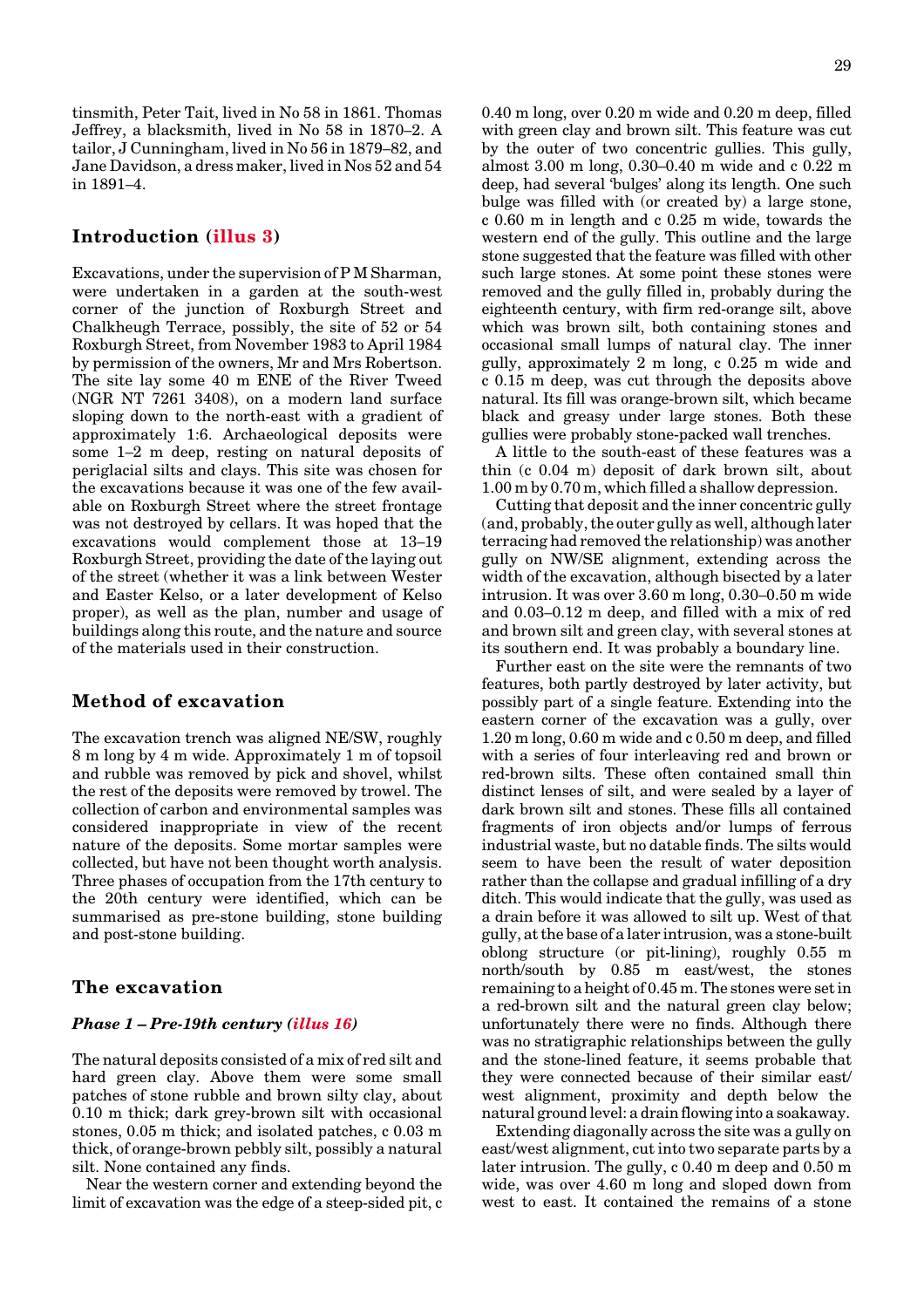<span id="page-2-0"></span>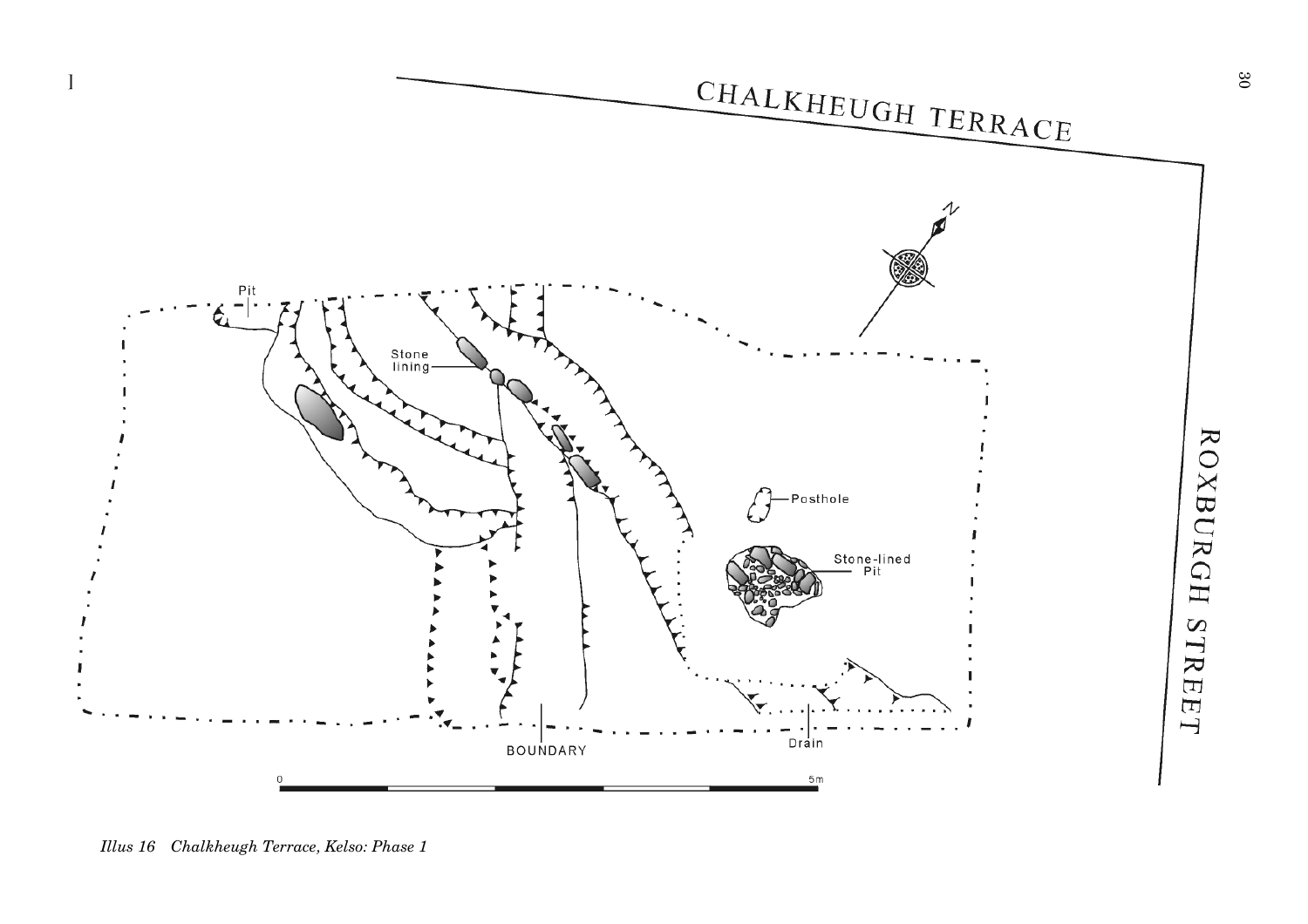<span id="page-3-0"></span>lining of upright slabs, as well as other larger stones, probably collapsed sides or capping. The other fills were brown or red-brown silts, from which were recovered a few fragments of iron objects, including nails, ferrous industrial waste and a fragment of lead sheeting. The upper parts of the gully seem to have been deliberately filled in. In the longer section the stones were covered by a mixed deposit of green clay lumps and patches of red and dark brown silt, whilst the stones in the shorter section were covered by red silt with brown patches.

A series of thin, interleaving patches of burnt silt and gravel with patches of green natural clay were deposited in the eastern corner of the site. They obviously related to something beyond the limit of excavation. From them were recovered iron objects (mainly nails and unidentifiable lumps) and lumps of industrial waste. These thin, burnt deposits cannot be closely phased or dated, but are earlier than the floor deposits of the 19th-century house.

There were also some small patches, generally of black silt, some with mortar flecks, scattered around the site of no certain interpretation. These deposits were above the natural clay and underneath deposits datable to the 19th century, but can be dated no more closely than this, although one of them one produced a sherd of sponge-decorated earthenware of the late 18th or 19th centuries, while another contained a shard of window glass. A few unidentifiable lumps of iron and industrial waste were also found.

An oval posthole, 0.20 m across and 0.31 m deep, tapering to a blunt point, was cut into the natural clay. It was lined with stones to create a hole 0.18 m long and c 0.06 m wide, and contained brown silty clay with charcoal, mortar and red silt flecks. No finds were discovered from this.

### *Phase 2 – 19th century [\(illus 17\)](#page-4-0)*

A clay-bonded stone wall, in two parts as a result of a later intrusion, ran NW/SE across the site, extending into the northern limit of excavation but stopping short of the southern limit, at one side of an entrance. There was a stone well to the south-west of the wall. The wall was based on make-up layers of silt, clay, gravel and stone slabs, the latter forming a fairly level surface, whilst the site was terraced to the north-east.

The wall, 0.50–0.70 m high, 0.80–0.90 m wide and over 3.80 m long, was built of rough stone blocks, sometimes faced, from 0.10 m by 0.15 m to 0.35 m by 0.50 m large. The wall was bonded with a red-brown clayey silt with occasional plaster and cement flecks. Part of the wall was cemented, rather than clay-bonded, possibly when a later gap was created (see below).

A floor or levelling of orange-brown gravel and sand, 0.10 m thick, was laid over the area to the north-east of the wall, within the building. Finds 31

from this deposit included a few iron objects and lumps of ferrous industrial waste. Cut through the gravel was a pit, about 1.30 m square and 0.90 m deep, with almost vertical sides. At the bottom of the pit was a mix of yellow and green clays and red and brown silts. Lining the pit, above that, were red and cream bricks and faced stones, which left an opening c 0.90 m long by 0.70 m. The lining was built in a single thickness of irregular courses dovetailing at the corners. Red pantiles were also used, as well as one brick covered with a vitreous slag. A mixture of cement, pebbles, sand and black and beige silts was used to fill a gap between the north-western face of the lining and the pit cut.

Its base was covered by a thin (c 0.01 m) deposit of dark brown, almost black, sandy silt. Above that, at the north side of the pit, was a large (0.60 m long, 0.22 m wide and c 0.10 m thick) block of yellow sandstone, whose northern corner was covered by a patch of brown silt and occasional gravel. The main fill was purple, black and grey ash, half-burnt coal, charcoal lumps, slate and stone, with small fragments of burnt and unburnt fish and mammal bone. The upper three fills were thin (0.01–0.03 m thick) brown silts with charcoal and mortar flecks, pebbles, and fragments of slate, coal and brick, the uppermost lapping over some of the brick lining.

At the western corner of the pit was a depression, 0.25 m deep, filled with dark grey sandy silt with mortar and charcoal flecks and some brick and wood fragments.

Covering much of the interior of the house was soft, green-grey, sandy silt with a little wood, occasional pebbles and lumps of mortar and cement. Above that were fragments of wooden spars, planks and wood stains (all c 0.01 m thick). The wood extended into the gap between the two sections of wall, where a later entrance may have been cut through a window opening.

Outside the building were various deposits and features. A well, 1.50 m deep, lay c 0.20 m to the south-west of the wall. The construction cut for the well had a diameter of c 1.20 m, the stone lining having a diameter of c 0.60 m. The stones (from 0.10 m by 0.10 m to 0.25 m by 0.35 m) sometimes showed tooling marks and were occasionally faced. This lining was usually two stones thick, the outermost stones being pressed into a mixture of green clay with a little red silt, which lined the construction cut. The upper courses of stone were bound by a soft, orange-brown mortar.

In the western corner of the site, and extending beyond the limit of excavation, a stepped, almost vertical-sided pit, 0.36 m deep, was cut through the natural clay (not illustrated). It was filled by a mix of green and brown clay and occasional stones, above which was soft, greasy, almost black silt with mortar, charcoal and clay lumps and occasional stones.

The pit was covered by black and brown silt with occasional stones, above which was a hard deposit of green clay and brown clayey silt, with fragments of coal and occasional pebbles.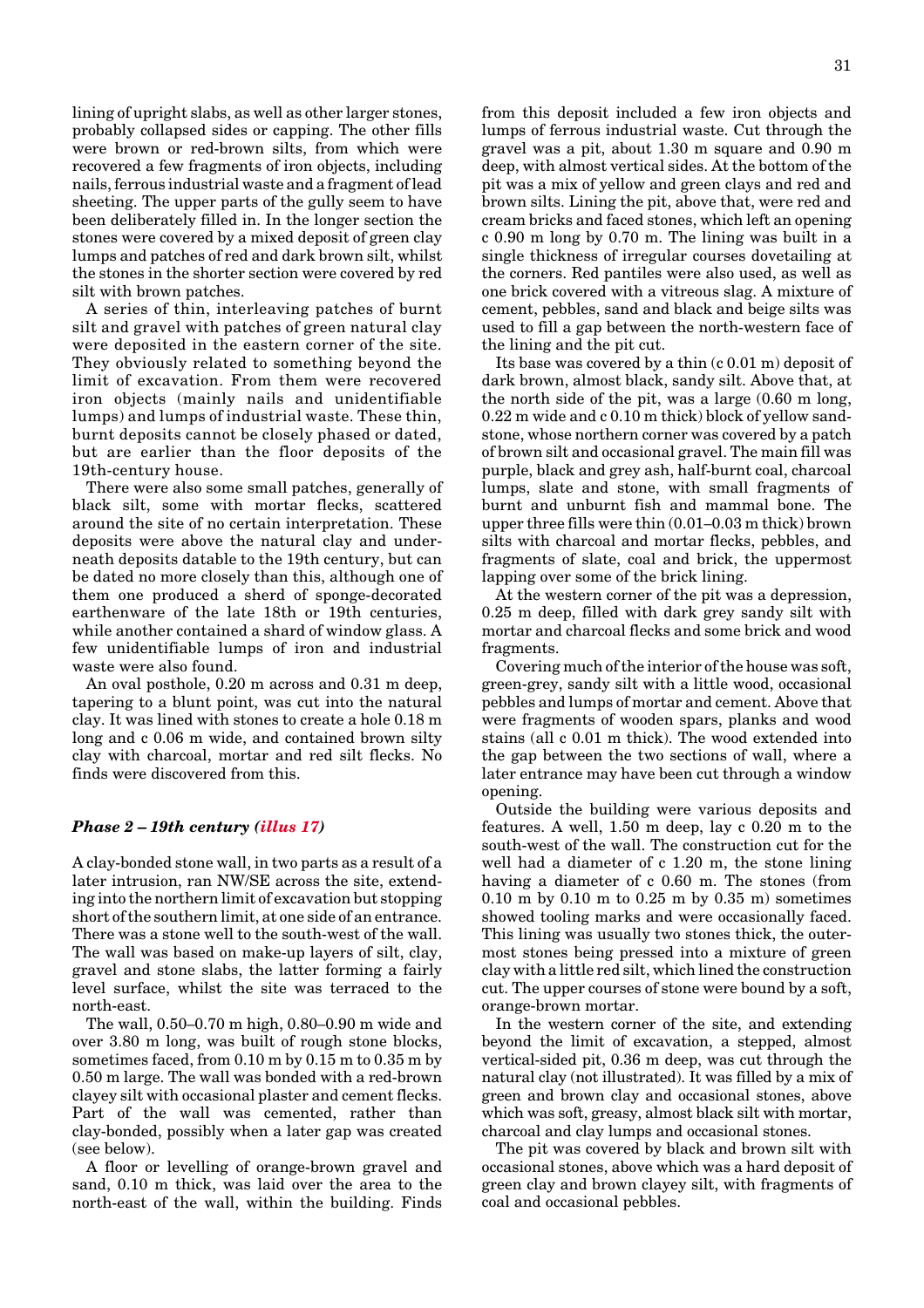<span id="page-4-0"></span>

*Illus 17 Chalkheugh Terrace, Kelso: Phase 2*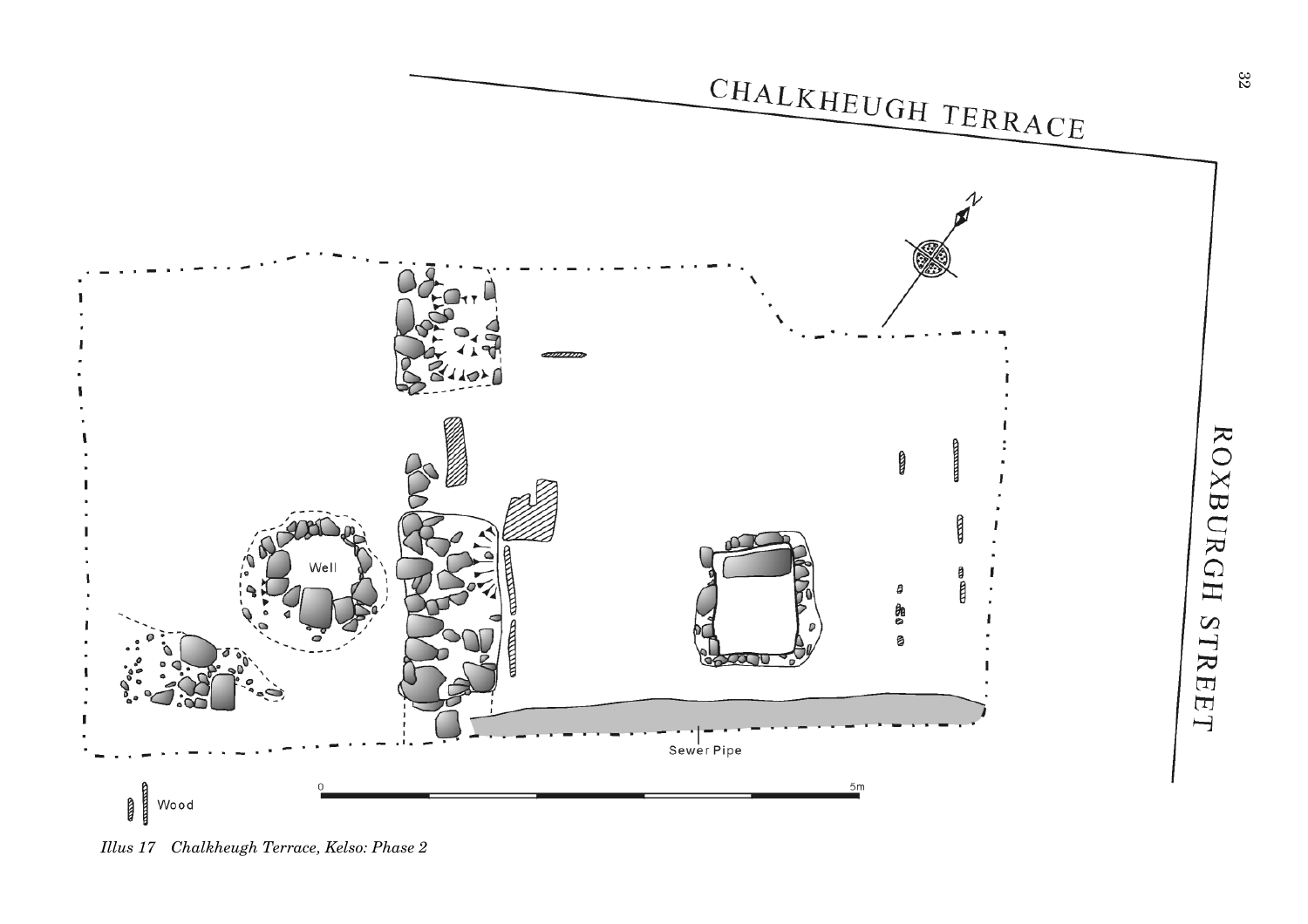<span id="page-5-0"></span>At the southern corner of the site, and extending beyond the area of excavation, was the edge of an elongated depression, filled with large stones set in green clay with traces of brown silt, under small to large stones in brown clayey silt and a little green clay. At its northern edge was a patch of brown silt and stones mixed with a little clay, sand and mortar flecks.

Subsequently, an opening was knocked through the wall to create a new entrance, 1.00–1.20 m wide. Four stones, presumably part of the former wall, were left within the new entrance, beneath a new floor of very crumbly grey cement, c 0.03 m thick. The southern face was rendered with mortar, whilst the northern was faced with a single thickness of red, occasionally yellow, bricks and a few stones, bonded with a soft, grey cement, similar to that in the new floor. Unevenness in the face was masked by a facing, 0.05 m thick, of plaster or mortar, the whole width of the brick facing being then faced with another layer of plaster or mortar. (The original entrance may have been blocked with clay-bonded rubble, but this was indistinguishable from the similar-looking destruction rubble.)

North-east of this blocked entrance, and running along the edge of the excavation to the eastern corner, was a vertically-sided pipe trench, 0.40 m deep, containing an earthenware sewage-pipe. The trench was backfilled with brown silt and redeposited natural clay and silt, under hard pebbly cement. The trench fill contained lumps of ferrous industrial waste, a 17th-century clay pipe fragment and an early 17th-century copper turner or 2d piece.

The well was backfilled with three layers of stone rubble and mud and occasional lumps of green-grey clay. The fills also contained pieces of red and grey roof tile, roof slates, burnt coal, fragments of leather, leaves and wood (the wood being identified as part of a substantial oak post).

Around the southern edge of the well, and extending over the backfill, was a small deposit of hard, red-orange and purple ash, coke, charcoal and some burnt stones. Sealing and slumping into the well, and covering most of the area outside the building, was a yard surface composed of firm, dark grey-black, clayey silt, which became dark brown towards the base of the layer, with frequent lumps of charcoal and coal, as well as purple ash and mortar flecks. At the southern corner was an area of cobbling set in brown clay.

The whole area was then sealed under the demolition and levelling of the house, comprising cement, brown clay, brick, faced stone, with fragments of roof tiles, slates and window glass. This layer was really a series of dumps and layers, up to 1 m thick, removed as one context for speed.

#### *Phase 3 – Modern (not illustrated)*

Several small features were cut into, or constructed on top of, the demolition rubble. Roughly in the middle of the site was a pit, 0.35 m deep, filled with grey silt with brown clay and white cement. Cutting the edge of this was a gully, over 3.5 m long, 0.48 m wide and 0.15 m deep, extending into the south-western edge of the excavation and fading out as it cut the pit. The gully was filled with a dark purple-brown silt containing fragments of brick, roof tile, cement and window glass (one 'frosted'). A single line of large (over 0.5 m) boulders, in conjunction with the highest parts of the wall of the demolished building, formed three sides of a rectangular structure, over c 2.00 m long and over 1.00 m wide, extending into the north-western limit of excavation. In the middle of this structure was a shallow pit, c 0.50 m in diameter and c 0.30 m deep, filled with dark brown, clayey silt, in which was an almost complete, foetal or neonatal calf skeleton.

A shallow, roughly circular (c 1.00 m diameter) pit, extending beyond the excavated area, was excavated in the eastern corner of the site. It was filled with dark brown silt, very similar to the soil above, which covered the eastern half of the site, and in which were evidence of cultivation slots.

The whole site was covered up to ground level with a soft black garden soil, up to 0.60 m thick.

# **Discussion and interpretation**

Although the excavation has been divided into three phases, (pre-dating, contemporary with and postdating the 18th- or 19th-century building), the earliest phase in fact can be subdivided into three or four phases. The finds of Phase 1 included pottery and clay pipe fragments dating to the 17th–19th centuries, but it is possible that some of the deposits and features could be earlier. Two residual medieval sherds were found during the excavation.

The two curvilinear gullies, if not contemporary, may have been the foundation trenches for the south walls of two successive wooden structures: the west and north walls would lie beyond the area of excavation, while the east wall was destroyed in later terracing. The rounded corners suggests that the walls were of stake and wattle. The probable line of stones in the outer gully would suggest stone packing. From the length of the trenches, some 2 m and 3 m, they cannot have been dwelling houses, but only sheds or storage huts in a yard behind a building fronting Roxburgh Street.

After these had gone out of use, a NW/SE gully was cut across the site, perhaps as a boundary: as it cut across the natural slope, it cannot have served as a drain. It was roughly parallel to Roxburgh Street and may have been a subdivision across a yard or garden. East of these were a stone soakaway and a drainage gully, which cannot be stratigraphically related to either the structures or the boundary. Cut through most of the above-mentioned features was a stone-lined drain, sloping down from west to east, which silted up during the 18th century.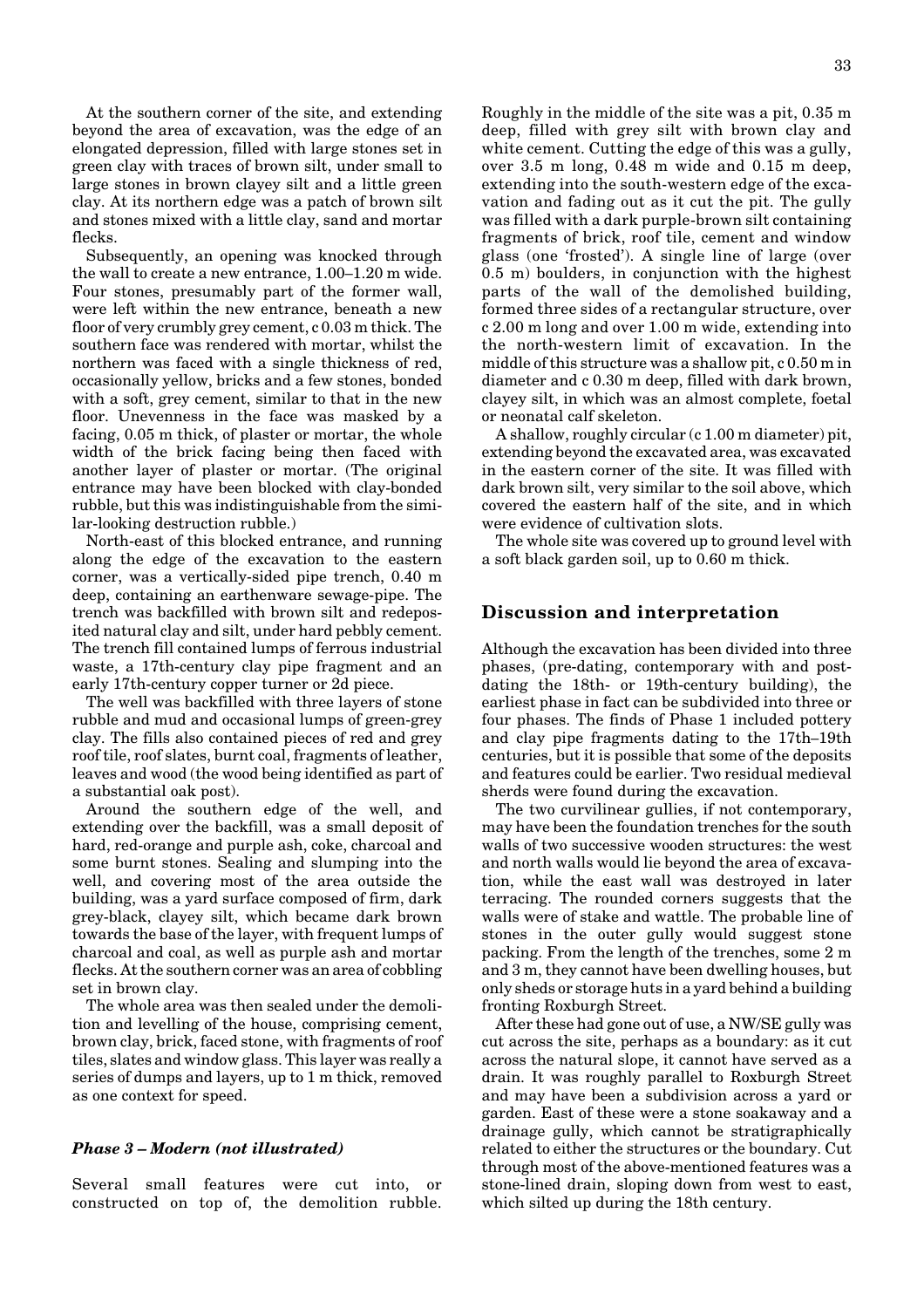<span id="page-6-0"></span>

*Illus 18 William Wyeth, The Town of Kelso, 1736 (from RHP 9302) (Copyright: Tods Murray, WS; reproduced by permission of the Duke of Roxburghe)*

During the latter part of the 18th, or perhaps even early 19th, century, a series of thin, usually burnt, gravels and silts were deposited at the eastern edge of the site. The burnt nature of these deposits, with their content of ferrous industrial waste and other ferrous material, indicates the possibility of ironworking near the site during this period.

The site was terraced and a level foundation was laid down for the construction of a building, of which only the back wall and part of the interior was within